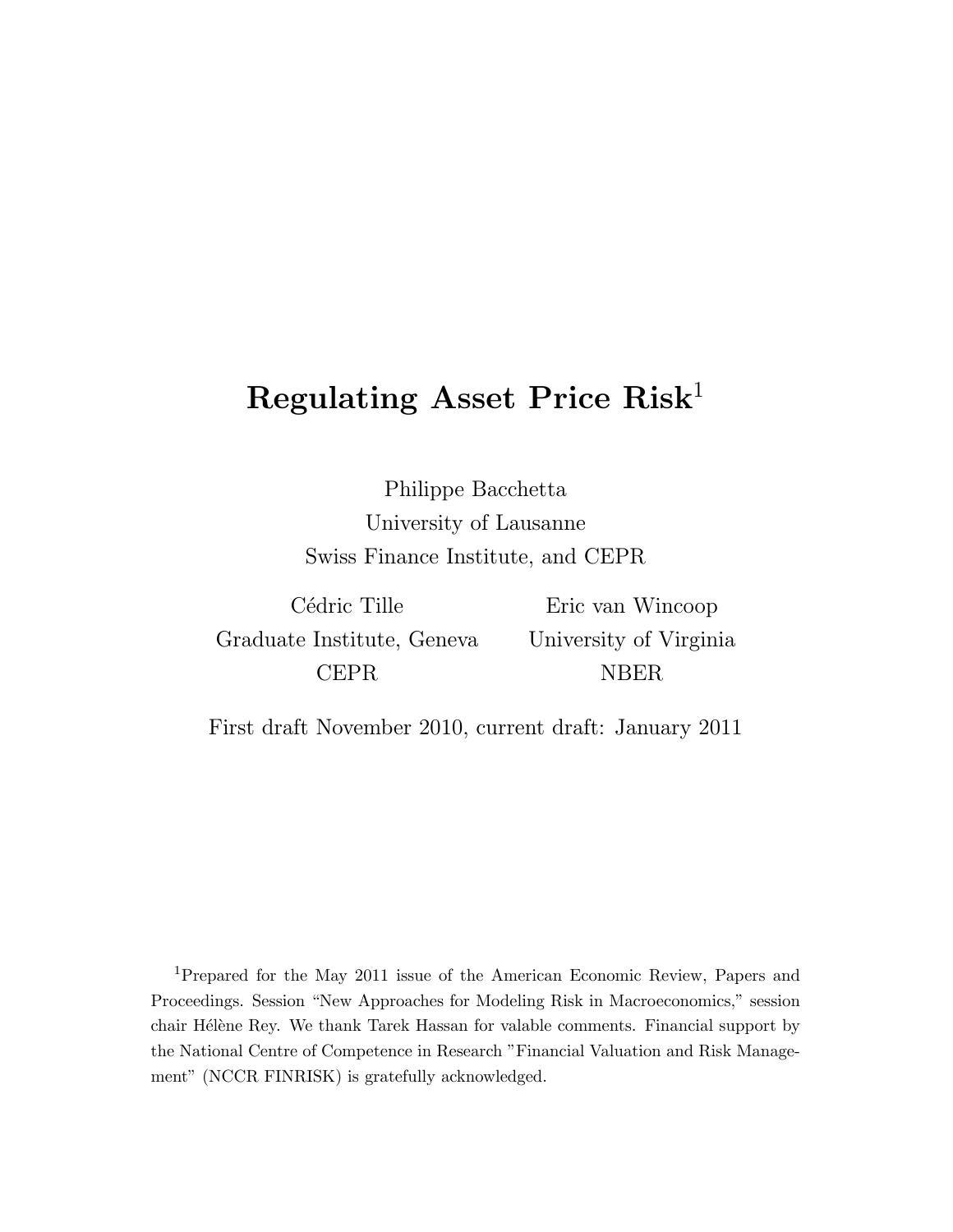#### Abstract

There has been a long debate about whether speculators are stabilizing or not. We consider a model where speculators have a stabilizing role in normal times, but may also provoke large risk panics. The very feature that makes arbitrageurs liquidity providers in normal times, namely their tolerance of risk, enables a large increase in asset price risk during a financial panic. We show that a policy that discourages balance sheet risk reduces the magnitude of financial panics, as well as asset price risk in both normal and panic states.

Keywords: Asset Pricing, Risk Management, Leverage. JEL codes: E44, G11, G18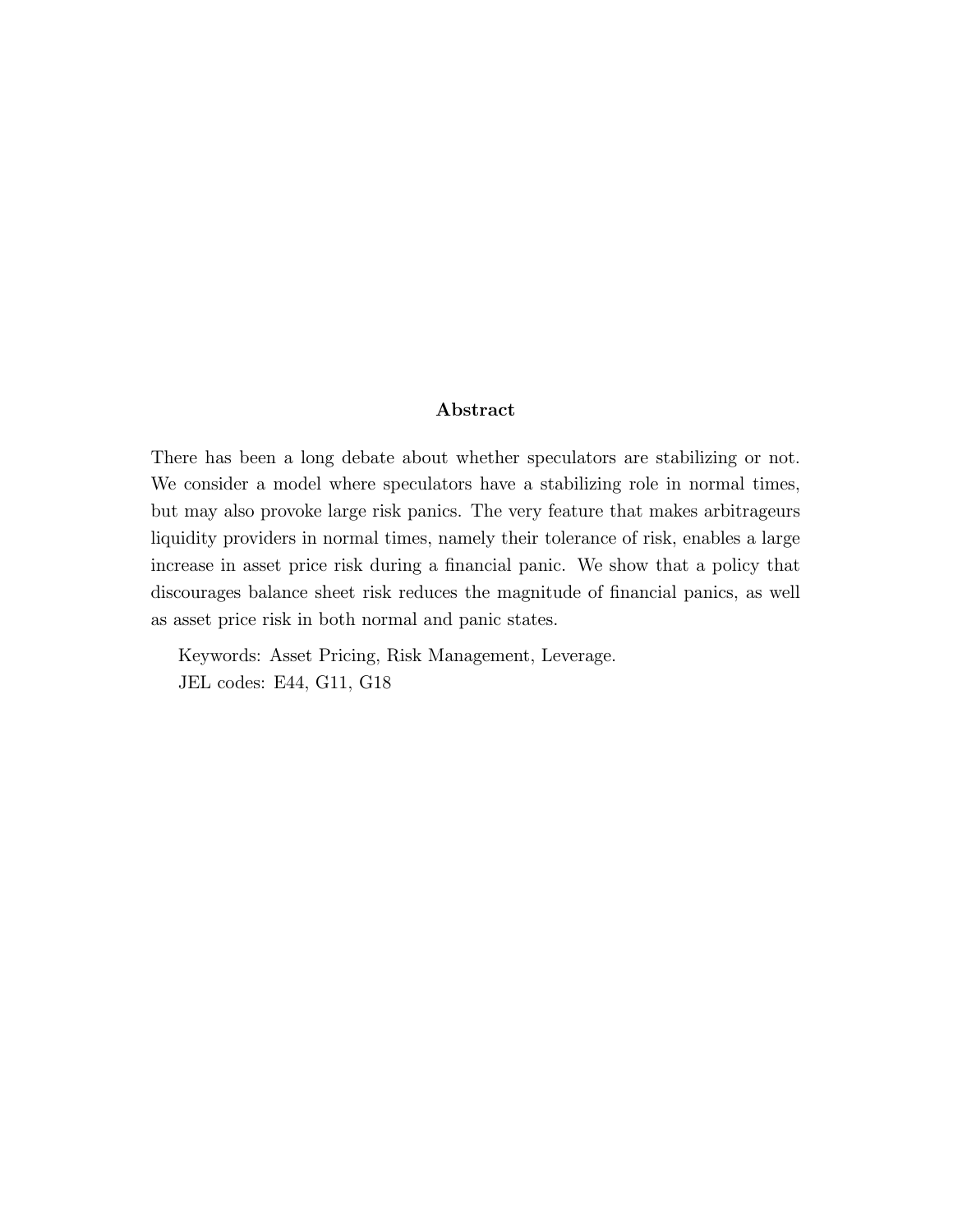So-called arbitrageurs or speculative investors, such as hedge funds and investment banks, play an important role in financial markets. By responding aggressively to expected return opportunities they provide liquidity in markets. Despite this role there have been regular calls for regulation of these investors. The traditional argument is that their aggressive behavior may be destabilizing when combined with imperfect information, expectational errors or herding. In the wake of the 2007-8 global nancial crisis, the argument for regulation has emphasized systemic risk as these institutions are closely interconnected (e.g. Stephen Morris and Hyun Song Shin, 2008).

In this paper we develop a different argument for regulation, which is also connected to financial crises. Our focus is on asset price risk. The very feature that makes arbitrageurs liquidity providers in normal times, namely their tolerance of risk, enables a large increase in asset price risk during a financial panic (or even in normal times if investors take the probability of a future panic into account). We show that a policy that discourages balance sheet risk, the product of asset price risk and leverage, reduces the magnitude of nancial panics, as well as asset price risk in both normal and panic states.

We reach this conclusion in the context of a model of "risk panics" that we previously developed in Philippe Bacchetta, Cedric Tille and Eric van Wincoop  $(2010)$ , from hereon BTW. The model generates large self-fulfilling shifts in asset price risk, consistent with sharp surges in risk that have characterized recent financial crises. The VIX index quadrupled during the panic in the Fall of 2008 and tripled during the Greek debt crisis in the Spring of 2010.

The remainder of the paper is organized as follows. In section I we briefly describe the model of BTW. In section II we argue that equilibrium asset price risk can be reduced by a policy that punishes overall balance sheet risk (risk about net worth). It has the effect of making investors, or financial institutions, more risk-averse. Section III concludes.

#### 1 A Brief Description of the Model

There are overlapping generations of two types of agents, households and investors. We can think of investors as leveraged financial institutions. They are born with an endowment that they invest in stocks and bonds. They are leveraged when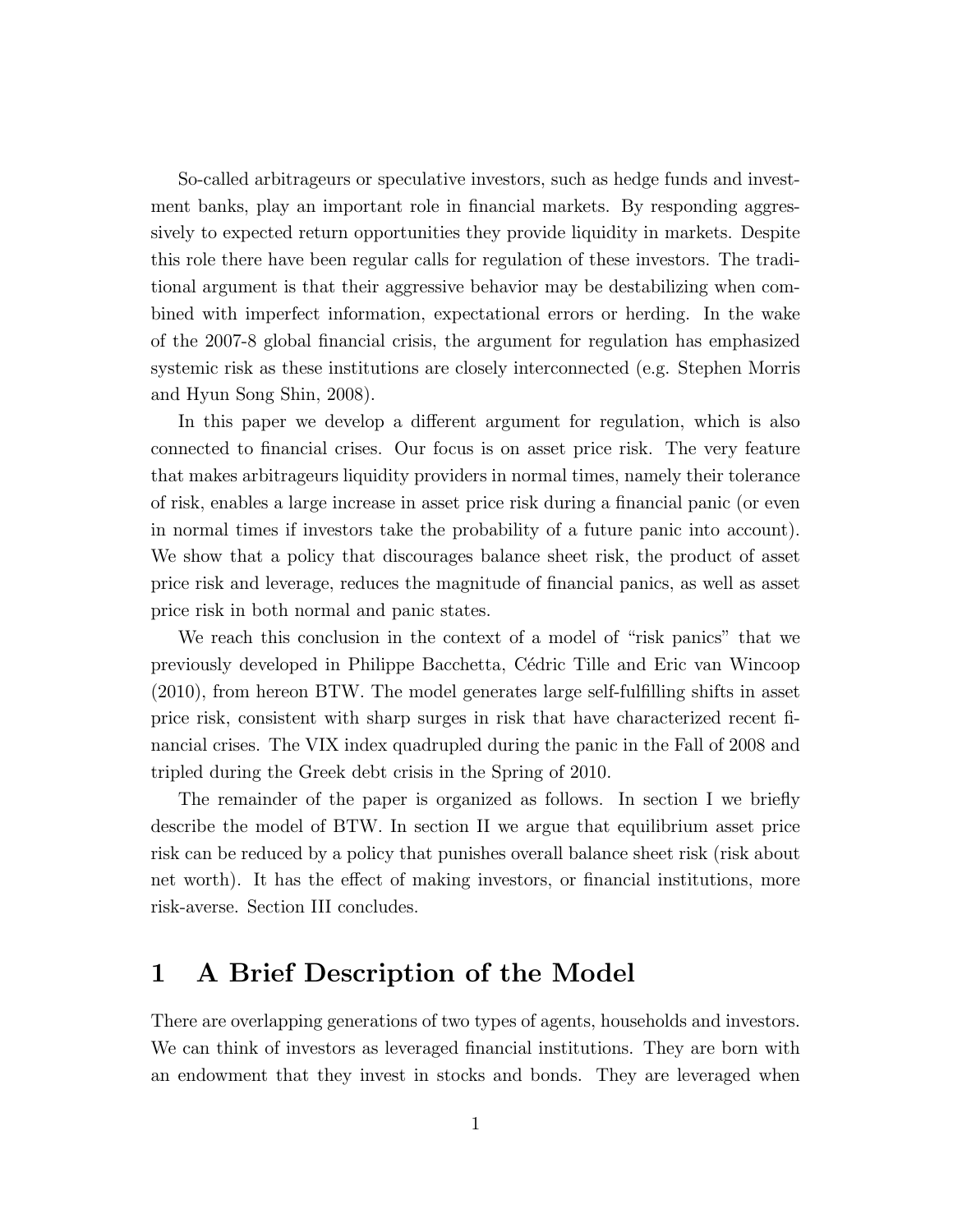their bond holding is negative. Households invest their endowment in bonds and a riskfree household technology.

There is a stochastic i.i.d. dividend and, more importantly, persistent wealth shocks. These relate to the initial endowments of investors. BTW consider shocks that redistribute wealth between households and investors, but show that results are similar when only investors are hit by wealth shocks. In terms of the 2007-2008 crisis we can relate these wealth shocks to losses associated with mortgage-backed securities or other derivatives.

Leverage is denoted by  $\alpha_t$  and is equal to the fraction of wealth that investors allocate to stocks. We adopt simple mean-variance preferences, whereby investors maximize

$$
E_t R_{t+1}^p - 0.5\gamma var_t(R_{t+1}^p)
$$
\n(1)

and the portfolio return is  $R_{t+1}^p = \alpha_t R_{K,t+1} + (1 - \alpha_t)R_t$ . Here  $R_t$  is the gross interest rate on bonds, which is determined in equilibrium. The equity return is  $R_{K,t+1} = (Q_{t+1} + A_{t+1})/Q_t$ , where  $Q_t$  is the equity price and  $A_{t+1}$  is the dividend.

This generates the standard mean-variance portfolio

$$
\alpha_t = \frac{E_t R_{K,t+1} - R_t}{\gamma var_t(R_{K,t+1})} \tag{2}
$$

This portfolio share is equal to the ratio of equity holdings relative to net worth, which is financial leverage. The model is closed by equilibrium in the stock and bond markets. The aggregate bond supply is zero. Equity market equilibrium implies that  $\alpha_t W_{I,t} = Q_t K$ , where  $W_{I,t}$  is the initial endowment of investors and  $K$  is the equity supply.

Using (2), equity market equilibrium becomes:

$$
Q_t = \frac{1}{R_t} E_t A_{t+1} + \frac{1}{R_t} E_t Q_{t+1} - \frac{\gamma K}{R_t W_{I,t}} \text{var}_t (Q_{t+1})
$$
\n(3)

The dynamic equation (3) implies that  $Q_t$  depends on  $var_t(Q_{t+1})$ . Even when we rule out explosive rational bubbles, which can typically occur in forward-looking difference equations, there are multiple solutions to (3). If  $var_t(Q_{t+1})$  is time varying it increases the variability of  $Q_t$ . Therefore, changes in perceived volatility create volatility, which leads to multiplicity.

The only state variable in the model is  $\theta_t$ , which affects the initial wealth  $W_{I,t}$ of investors:  $W_{I,t} = (1 - \theta_t)\overline{W}_I$  in the quadratic approximation.  $\theta_t$  follows an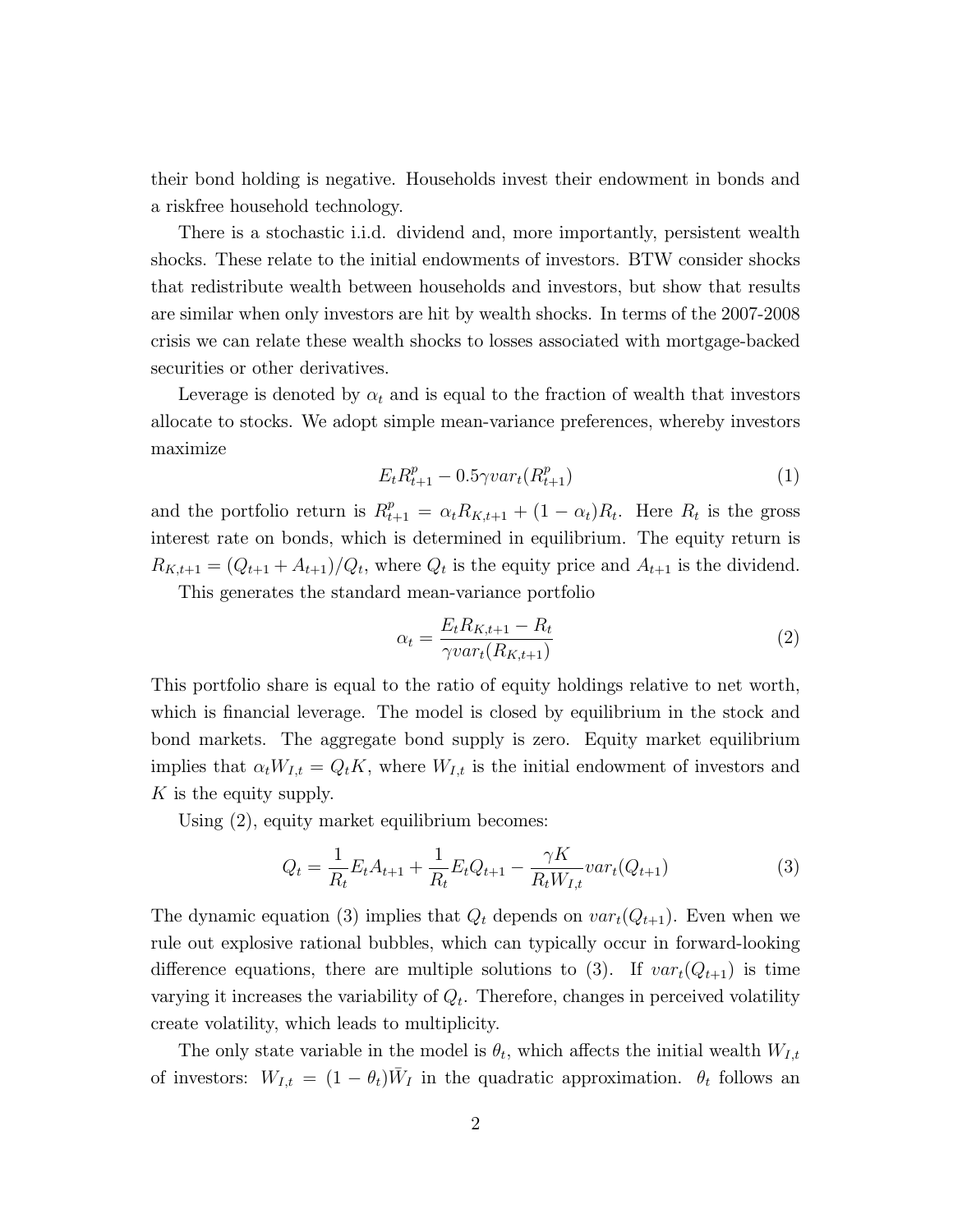autoregressive process. BTW show that there are three types of equilibria. One is a regular fundamental equilibrium, where the equity price  $Q_t$  depends on  $\theta_t$  only to the extent that  $\theta_t$  impacts the wealth  $W_{I,t}$ . The second type is a sunspot-like equilibrium, where  $\theta_t$  has the dual role of a fundamental that affects the asset price through wealth and as a coordination device for time-varying beliefs about risk. This second role is entirely separate from its fundamental role. It even holds when  $\theta_t$  is a pure sunspot that has no impact on wealth.

The sunspot-like equilibrium reflects a degree of freedom in the model with respect to beliefs about risk. It is driven by the negative link between the current asset price and risk about the future asset price in (3), which implies that risk about the future asset price depends on uncertainty about future risk. This dynamic mapping of risk into itself gives rise to the possibility of multiple equilibria related to different beliefs about the process of risk.

Finally, there are switching equilibria in which there are switches, driven by a Markov-process, between a low risk state (akin to the fundamental equilibrium) and a high risk state (akin to a sunspot-like equilibrium). A risk panic involves a switch to the high risk state. The panic is larger when the endowment of investors, around which risk beliefs are coordinated in the sunspot-like equilibrium, is low. During the panic the fundamental plays the role of a coordination device for a sudden large increase in beliefs about risk.

For a particular parameterization where investors are substantially leveraged (steady state leverage of about 4), BTW show that a risk panic implies a sharp spike in risk (quadruples, as during the 2008 panic) and a sharp drop in the equity price, market liquidity and nancial leverage. The drop in leverage follows as investors reduce their exposure to equity as a result of increased risk. This smaller exposure in turn reduces market liquidity.

### 2 Regulating Asset Price Risk

While not explicit in the model, it is reasonable to assume that large asset price volatility is undesirable as a result of its impact on the real economy. We therefore ask what the government can do to limit equilibrium asset price risk. In particular, we consider policy that discourages balance sheet risk, which is the same as risk about future net worth and therefore risk about  $R_{t+1}^p$ . Specifically, assume that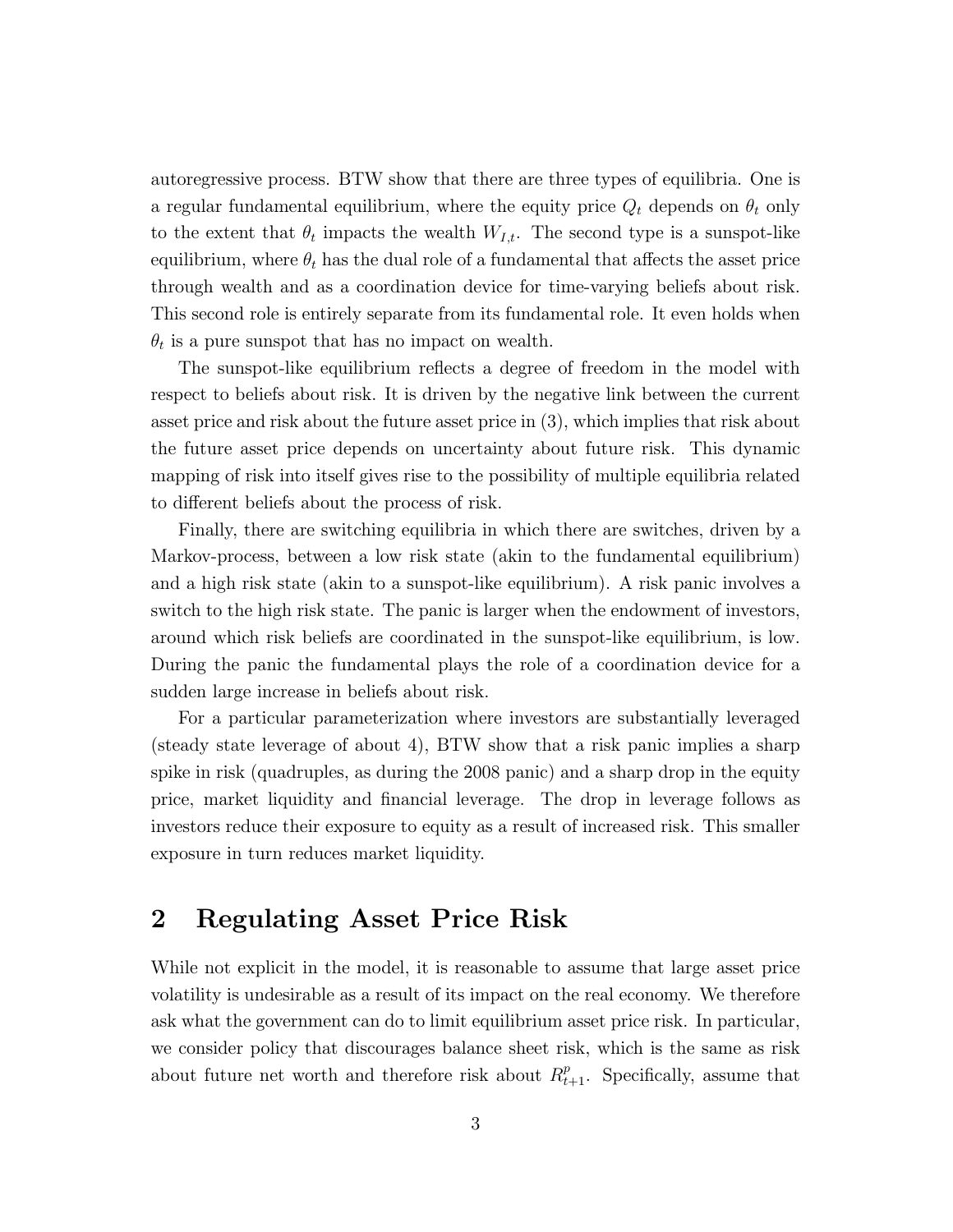the government imposes a tax  $\tau$  on this risk, so that for every unit of initial wealth the agents receive  $R_{t+1}^p - \tau \cdot var_t(R_{t+1}^p)$  rather than just  $R_{t+1}^p$ . They then maximize (1) minus  $\tau \cdot var_t(R^p_{t+1})$ . This has the impact of raising the effective risk aversion from  $\gamma$  to  $\gamma + 2\tau$ . A tax on balance sheet risk therefore has the effect of making investors more risk averse.

We assess the impact of the tax by solving the model for different rates of risk aversion, using the parameterization of BTW. A lower rate of risk aversion reduces asset price volatility in the fundamental equilibrium. The coefficients  $v$ and V in the equilibrium log-asset price  $q_t = \tilde{q} - v\theta_t - V\theta_t^2$  both decrease. This is associated with the stabilizing role of leveraged investors as providers of liquidity. Market liquidity increases and risk declines as we make investors more aggressive by lowering their risk aversion. In this case the optimal policy involves a subsidy of balance sheet risk  $(\tau < 0)$ , making investors more leveraged.

Next consider the sunspot-like equilibrium. Lower risk aversion significantly increases both  $v$  and  $V$  and raises asset price risk. Intuitively, lower risk aversion implies that agents are less responsive to changes in risk. It is exactly because investors are less responsive to risk that it is possible to have an equilibrium with large time-variation in risk, leading to high asset price volatility. In this case equilibrium asset price risk is reduced by taxing balance sheet risk  $(\tau > 0)$ .

Finally consider the switching equilibrium discussed in BTW. In that case low risk aversion increases risk in both the low and high risk states. The high risk state becomes more volatile because of increased volatility in the sunspot-like equilibrium. The low risk state becomes more volatile because most of the risk in that state is connected to the possibility of a switch to the high risk state.

Table 1, which shows the equity price, risk, leverage, and liquidity in the switching equilibrium, illustrates these points. Risk is measured as the standard deviation of  $Q_{t+1}/Q_t$ , taking into account the possibility of switching to another state. Leverage is equal to the share of equity in investors' portfolio,  $\alpha_t$ . Finally, illiquidity is measured as the absolute value of the derivative of the log equity price with respect to  $\theta_t$ . The first column shows the value of these variables prior to any shock  $(\theta_t)$  is at its unconditional mean and we are in the low risk state). The second column shows the variables when an increase in  $\theta_t$  cuts the wealth  $W_{I,t}$  of investors in half, while remaining in the low-risk state. We can think of this as the first year of the 2007-8 crisis before the fall of Lehman Brothers. The last column shows what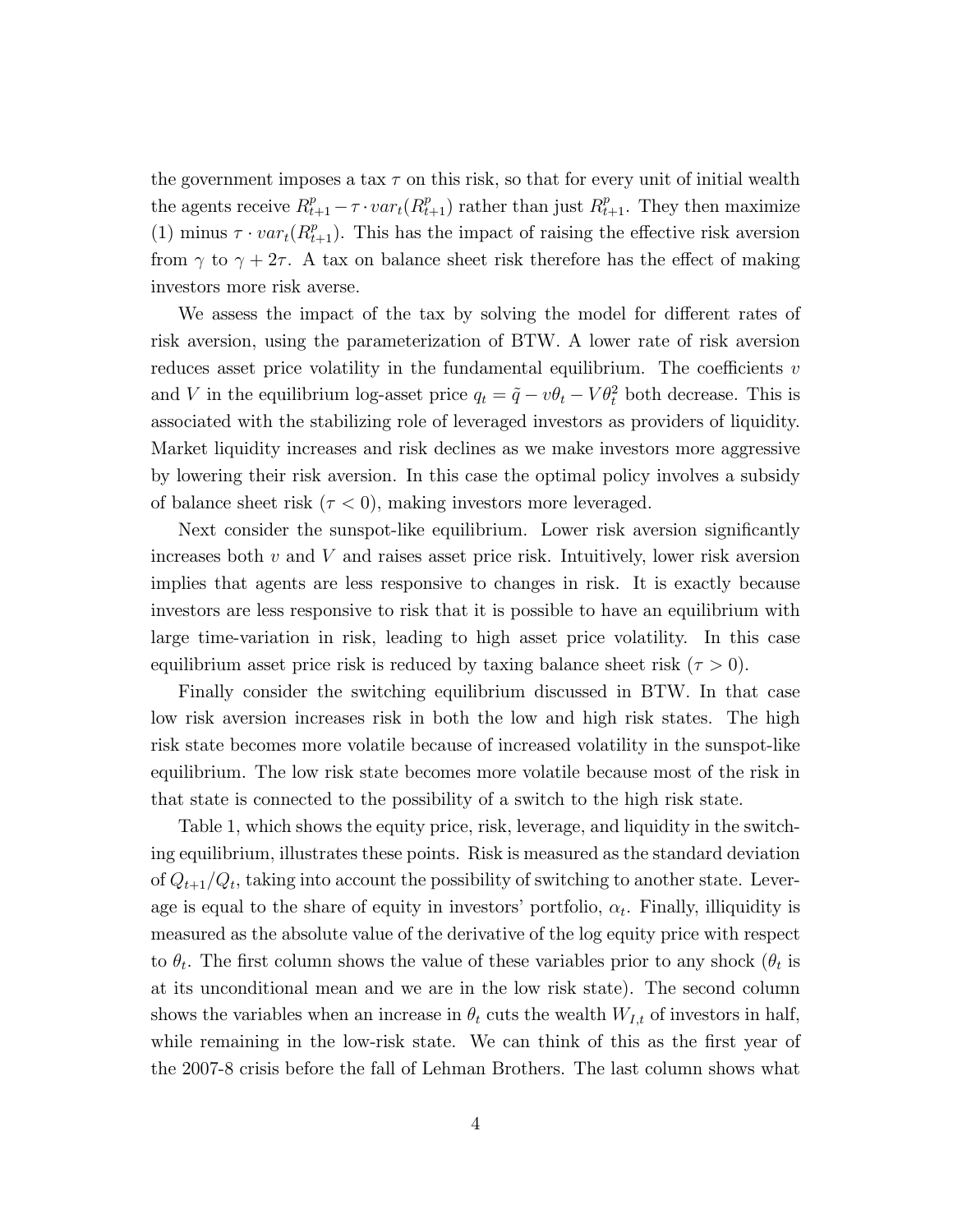happens when we switch to the high risk state, with the investors' endowment still being low. The top panel uses the parameterization in BTW, where risk aversion is  $\gamma = 1$ . The bottom panel increases risk aversion to 5.

|              | pi      | startiof   |      |
|--------------|---------|------------|------|
|              |         | $\gamma=1$ |      |
| equity price | 100     | 85         | 37   |
| risk         | 5.0     | 15.0       | 56.3 |
| leverage     | 4.5     | 8.2        | 3.6  |
| illiquidity  | 0.28    | 0.83       | 4.5  |
|              |         | $\gamma=5$ |      |
| equity price | 100     | 96         | 84   |
| risk         | $1.1\,$ | 2.8        | 7.0  |
| leverage     | 4.8     | 10.1       | 8.9  |
| illiquidity  | 0.07    | 0.19       | 0.73 |

Table 1 Role of Risk Aversion

Higher risk aversion signicantly reduces risk in all possible states. As a consequence, higher risk aversion signicantly dampens the decline in the equity price in both the tranquil and panic stages of the crisis. Higher risk aversion also increases market liquidity, as seen in the last row of Table 1. This may seem counterintuitive as one might expect a less aggressive response to expected return changes to reduce market liquidity. But the reduced risk under higher risk aversion leads to increased leverage and therefore increased exposure to equity that improves market liquidity. We conclude that less aggressive investors end up generating less risk and a more liquid financial market. This provides a strong motivation for regulatory policy that limits balance sheet risk.

Interestingly, the problem is not leverage itself. Prior to the crisis, leverage is virtually the same for  $\gamma = 5$  as for  $\gamma = 1$ , while it is substantially larger for  $\gamma = 5$  during the height of the crisis. A higher rate of risk aversion by itself would reduce leverage. But since it signicantly reduces risk, it implies higher leverage in equilibrium. What matters is not leverage itself, but overall balance sheet risk  $var_t(R_{t+1}^p)$ , which is the product of "leverage" and "risk" in Table 1. Even though the higher risk aversion leads to higher leverage, it reduces asset price risk by enough to actually lower balance sheet risk.